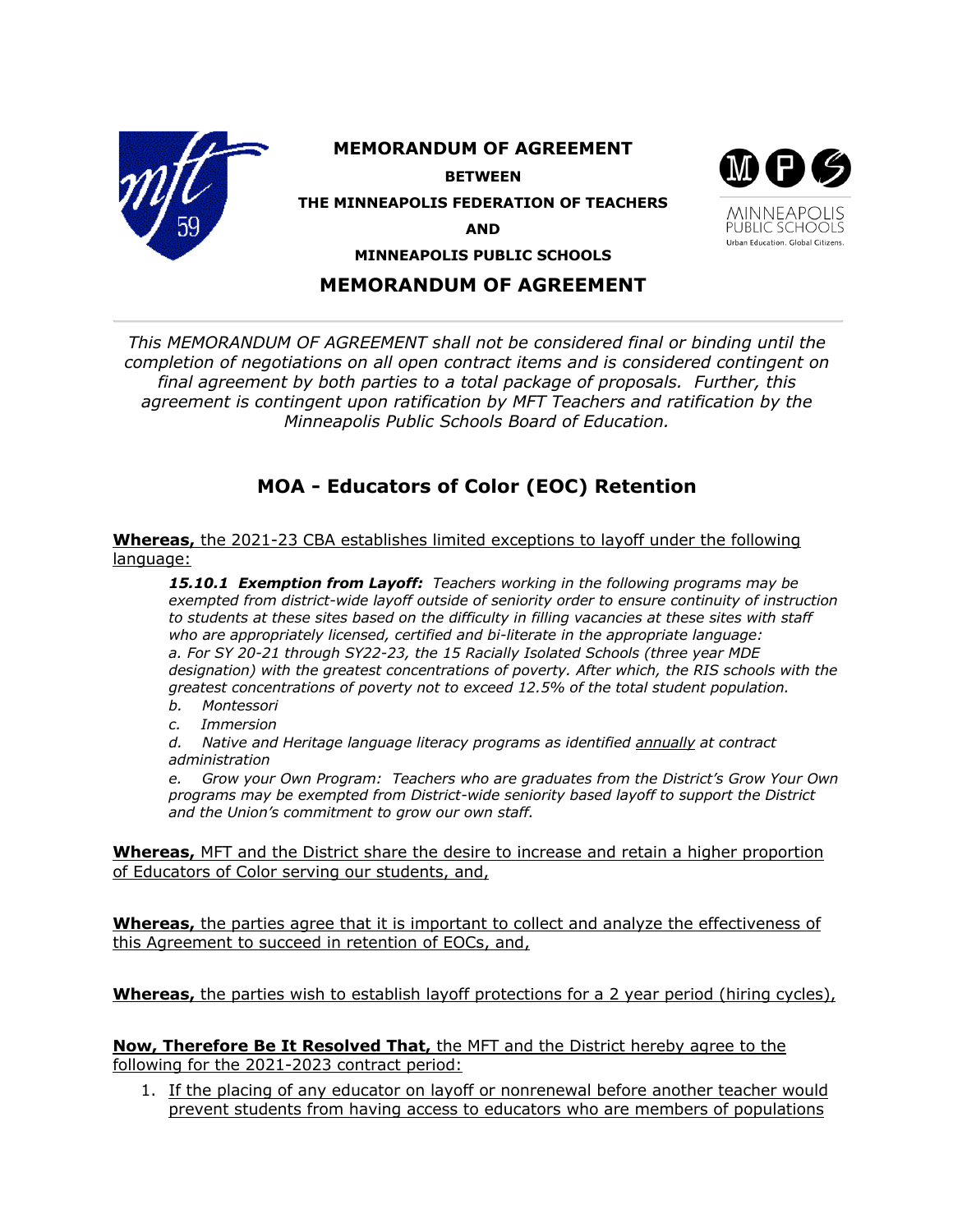underrepresented among the licensed educators in the district or school and who reflect the diversity of enrolled students, the district shall retain the educator, even if the retained educator is a Tier 2-licensed, or probationary educator, or the educator has less seniority.

- 2. Excessing and Staffing Stability for Educators of Color
	- a. In the event that a less senior educator of color is excessed from a site during the Spring 2021 and Spring 2022 Transfer and Reassignment process, less senior educators of color may have prioritized right to recall should a vacancy arise in their former site after either Round 1 or Round 2 of the Interview and Select process.
	- b. If an educator of color, previously excessed from a site, is given the option to return to the site from which they are excessed, and they have secured another position through Interview and Select, they may choose to return to the site from which they were previously excessed.
- 3. Within 30-days of ratification of the CBA, the District will share a report of all educators of color, their hire date, an adjusted date of hire, FTE, probationary or tenure status, seniority date, seniority number, licensure(s), position, site/program, racial identity, gender, age and other data that may be determined relevant.
- 4. Reports will be provided to MFT on a quarterly basis.
- 5. When any educator of color leaves service for any reason, the type of separation will be detailed on the next quarterly report and a process for repairing harm and restoring relationship will be offered to the departing educator.
	- a. If the separation is by the educator's choice and is the result of white supremacist action or behaviors experienced within their employment with Minneapolis Public Schools, the District and MFT will jointly offer an exit interview to seek data regarding working conditions (e.g. climate, workload, administrator support) with the purpose of identifying factors contributing to the separation. The educator may choose to interview with the District and MFT jointly, with the District or MFT individually, or with a neutral third party, per the request of the educator. The District and MFT will agree upon the questions and process for such an exit interview.
	- b. If the separation occurs by termination of contract and the educator is a probationary educator, a process similar to the termination hearing for tenured educators will be offered to that probationary educator for the purposes of identifying inequities that resulted in performance deemed necessary for termination of contract.
	- c. Upon request, departing educators may submit a written or recorded exit statement to the District and to MFT rather than participating in an exit interview. In all departures, the option of participating in an exit interview or submission of an exit statement is provided to, but not required of, the departing educator.
	- d. Engaging in the exit interview process or submitting an exit statement does not constitute a waiver of the educator's right to challenge the separation in another forum, should the educator so choose.